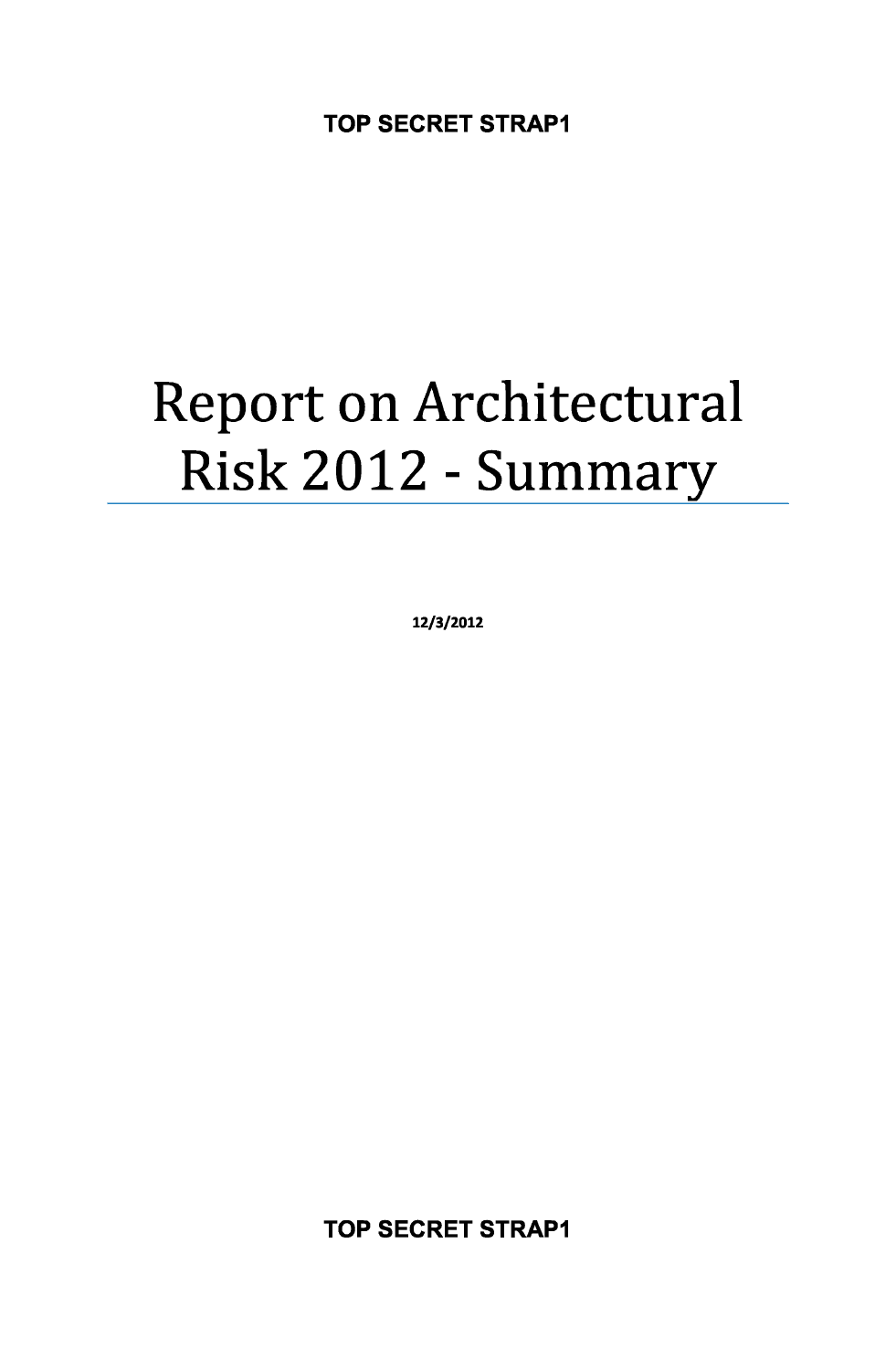#### **Introduction**

- 1. The 2011 Corporate Technology Risk identified our solution architecture as being one of the contributors to the High risk rating. In recent years a strong focus on delivery has resulted in an under investment in architecture. This will eventually have an impact on our ability to deliver.
- 2. The December board meeting were concerned that investment decisions being made in the 2012/13 portfolio build could be non-optimal if architecture considerations were not taken into account and asked the following question:

**"Given our changes in mission and changes in the external environment (Cyber defence, offensive cyber, increased partnering, increased data volumes, etc) which parts of our architecture are under most strain and so carry the most risk to this year's investment "** 

- 3. Part of the new DCTO role is to define a technology vision and then champion improvements to the solution architecture at portfolio build time. However, it will take time to construct that vision. Therefore in the interim a broad brush approach has been taken in order to allow some immediate advice to be given to the portfolio.
- 4. We have a defined a number of high level change drivers on the architecture (Annex 1). These are changes in either our mission, ways of doing business or external technology which are relatively recent and were not taken into account when our current solution architecture was built. We have also represented our current solution architecture as a number of high level elements. We then assessed each change driver against the current solution architecture and identified those architectural elements most stressed by the drivers (Annex 3 and Annex 4).
- 5. This has been done in a short period of time with only limited amounts of effort. There are therefore a number of caveats that need to be made:
	- This is a broad brush, high level analysis.
	- Whilst we have consulted as widely as possible, we have inevitably not managed to consult everyone we would have liked to have involved
	- We have restricted ourselves to the infrastructure and application layers (and so not explicitly considered the business layer)
	- We are not attempting to define the "to-be" solution architecture. Instead we have concentrated on identifying risks with the current architecture

#### 2 of 6

This information is exempt from disclosure under the Freedom of Information Act 2000 and may be subject to exemption under other UK Information legislation. Refer disclosure requests to GCHQ on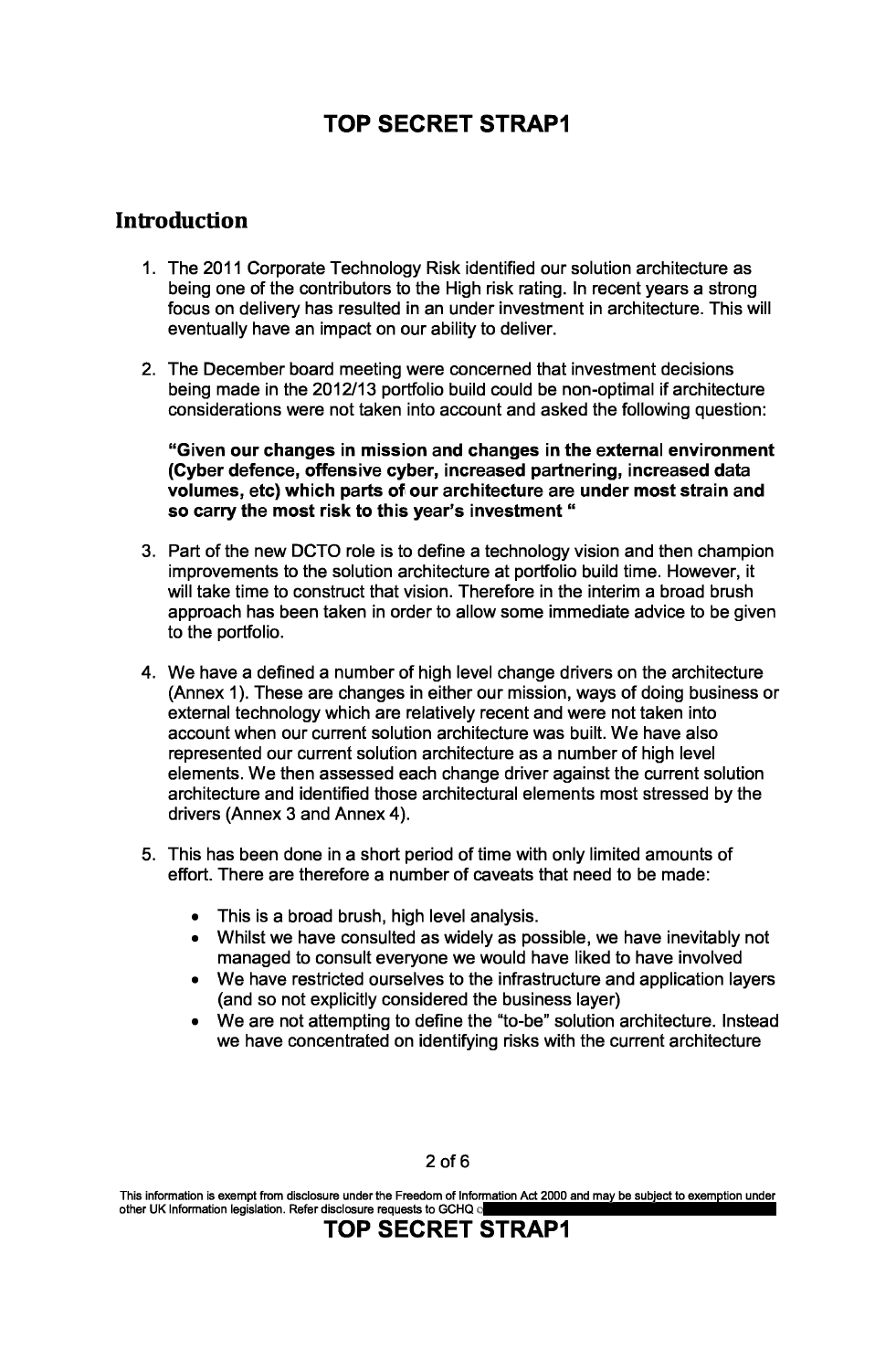#### **Recommendations**

- 6. This high-level architectural analysis has highlighted parts of the solution architecture which needs immediate attention. There are currently line items in the unconstrained portfolio build which will help address the three main concerns. It is recommended that these line items are prioritised in the filter and twist phase.
	- Big Data. We need to develop an end-end big data strategy which covers expected data growth, tradecraft, QFD architecture, cloud architecture, Black Hole, the role of streaming analytics and the proposed new data centre. A series of experiments should be carried out between TA, TDB innovation, ICTR and SD to de-risk some of the possible solutions.
	- Integrated Analytics Framework. We need to converge to a small number of analytics frameworks for use across our multiple missions which support the rapid deployment of experimental analytics tools and provide the APIs required for fused analytics.
	- Security Services. We need to provide an end to end and cohesive uplift to the capabilities used to support assured information sharing within and across our enterprise boundaries, with support to the Information Assurance agenda, ensuring the appropriate accessibility, releasibility and traceability.
	- Vision and Strategy. The coherence we need in order to deliver against the drivers needs investment into the development of end to end technical vision and supporting technology strategies, supporting the business needs. The current "redness" in Annex 3 demonstrates that there are some fundamental changes required to the architecture. Whilst the first three recommendations will address some of the more urgent symptoms we need to also invest in addressing the underlying causes.
- 7. NSA are already some way down the path of instantiating their new architecture. Their "2017 Vision: the Future of NSA IT" has a small number of principles: smart data; virtualization and mobility. As we construct our equivalent vision we need, as a minimum, to be interoperable with NSA's new architecture. We should also look to take as much advantage as makes sense of NSA's specific implementations.
- 8. Finally, please note this report was created over a short period of time with only limited amounts of effort. There is a need to establish an appropriate framework that allows a more considered view to be presented as input to future portfolio builds.

3 of 6

This information is exempt from disclosure under the Freedom of Information Act 2000 and may be subject to exemption under other UK Information legislation. Refer disclosure requests to GCHQ on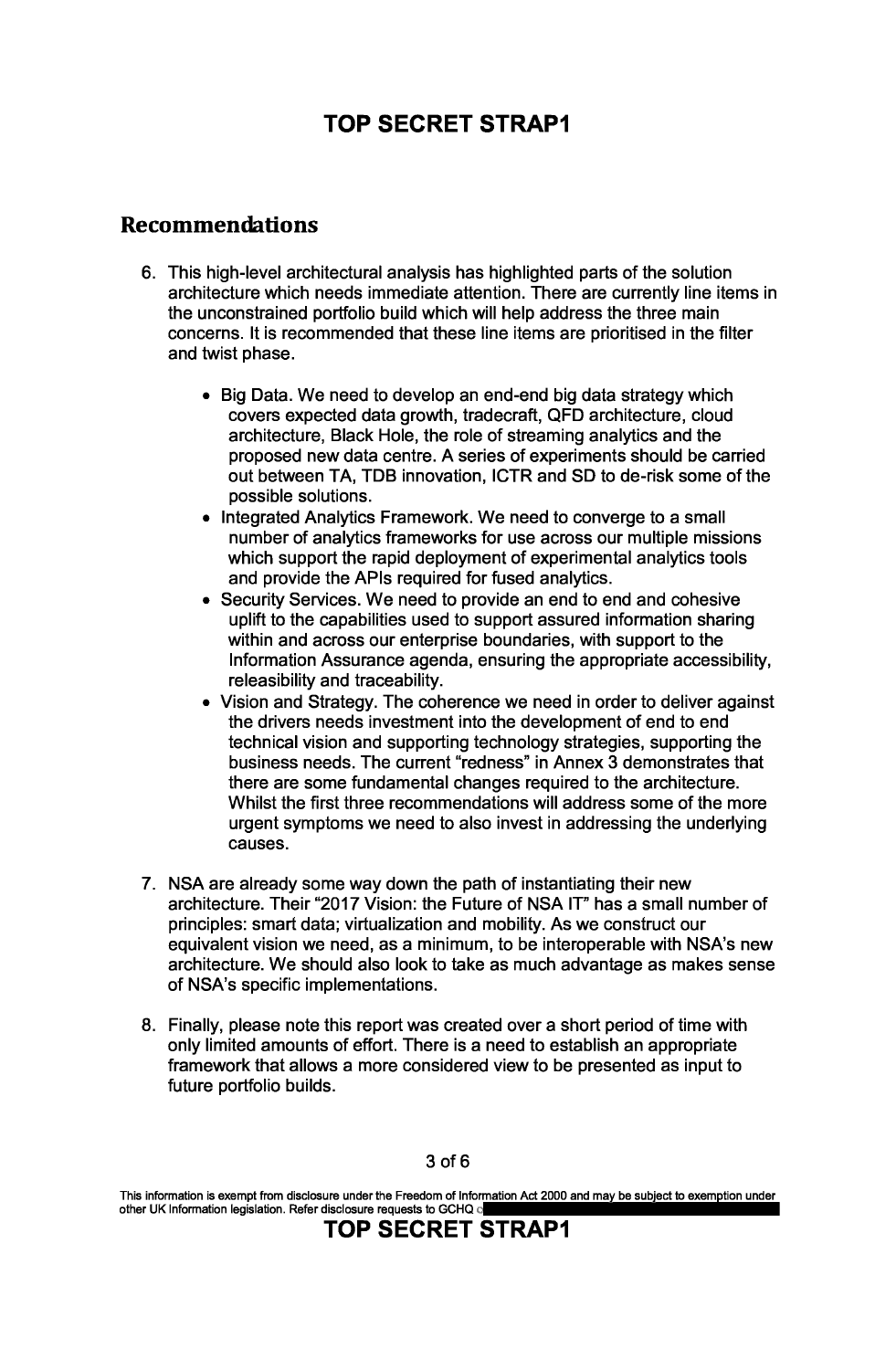#### **Annex 1: Change Drivers**

- 1. Size of access => vastly increased data volumes
- 2. Increase in number and type of customers (wider government, industry, third parties) i.e. our consumers
	- And more points where are customers interact with us (not just EP)
- 3. Increase in number and type of partners (SIA, MOD, industry,  $3<sup>rd</sup>$  parties) i.e. our providers
- 4. NSA/US IT efficiencies
	- Rationalisation of systems
	- More integrated US intelligence community
- 5. Increased size of internet connectivity
	- One way, two way, covert
	- More reliance on open source obtained from internet
- 6. Increased presence/activity on internet
- Scaling up of CNE (more implants, more supporting infrastructure etc)
- 7. Speed of change of internet services leading to:
	- Lots of capability in experiment space
	- Analyst task becomes harder
	- Analyst developer model
	- More types of data
	- Need for more innovation (which needs open interfaces)
- 8. Our wider integrated mission (Sigint, Domestic, IA, Cyber Defence, Effects)
- 9. Increased need to take action in near real time
- 10. Increased emphasis on GCHQ's Reputation (IA exemplar, Legal, Business Continuity)
- 11. Major Technology trends:
	- Mobile broadband and devices
	- Spread of SSL/VPNs/ubiquitous encryption
- 12. Mobility of our users
- 13. Less money (Finite/shrinking resources)
	- To build systems
	- Support systems (power, space, cooling)
- 14. More use of industry to build our capability
- 15. Increased amount of difficult work (in scale & complexity) placing more demand on our limited numbers of highly skilled people
- 16. Volatility of target networks

This information is exempt from disclosure under the Freedom of Information Act 2000 and may be subject to exemption under other UK Information legislation. Refer disclosure requests to GCHQ on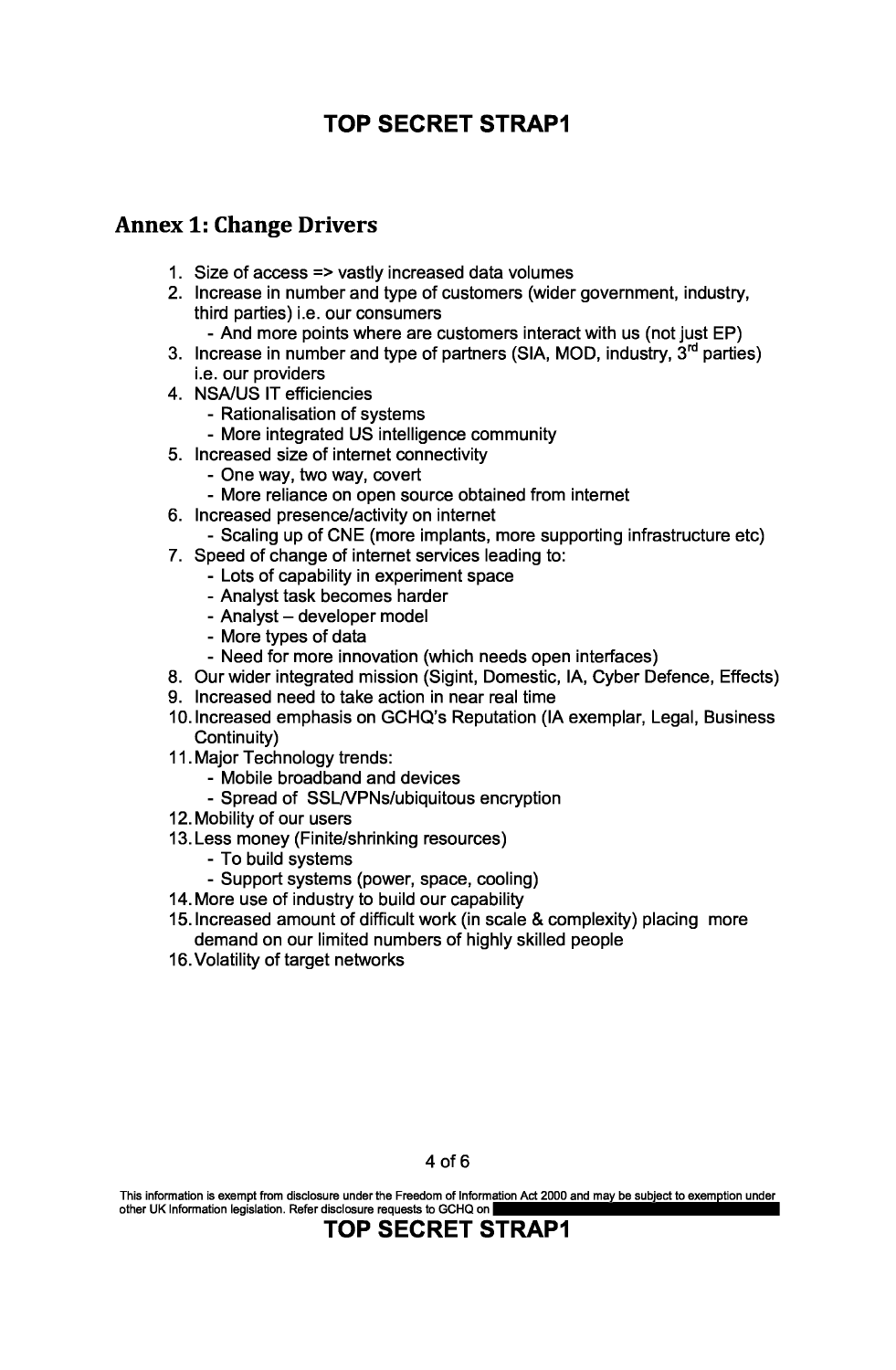

## **Annex 3: Mapping of Drivers to Architecture Elements**

5 of 6

This information is exempt from disclosure under the Freedom of Infor<u>mation Act 2000 and ma</u> other UK information legislation. Refer disclosure requests to GCHQ  $\circ$  H  $\bullet$  H  $\bullet$  H  $\bullet$  H  $\bullet$  H  $\bullet$  H  $\bullet$  H  $\bullet$  H  $\bullet$  H  $\bullet$  H  $\bullet$  H  $\bullet$  H  $\bullet$  H  $\bullet$  H  $\bullet$  H  $\bullet$  H  $\bullet$  H  $\bullet$  H  $\bullet$  H  $\bullet$  H  $\bullet$  H  $\bullet$  H